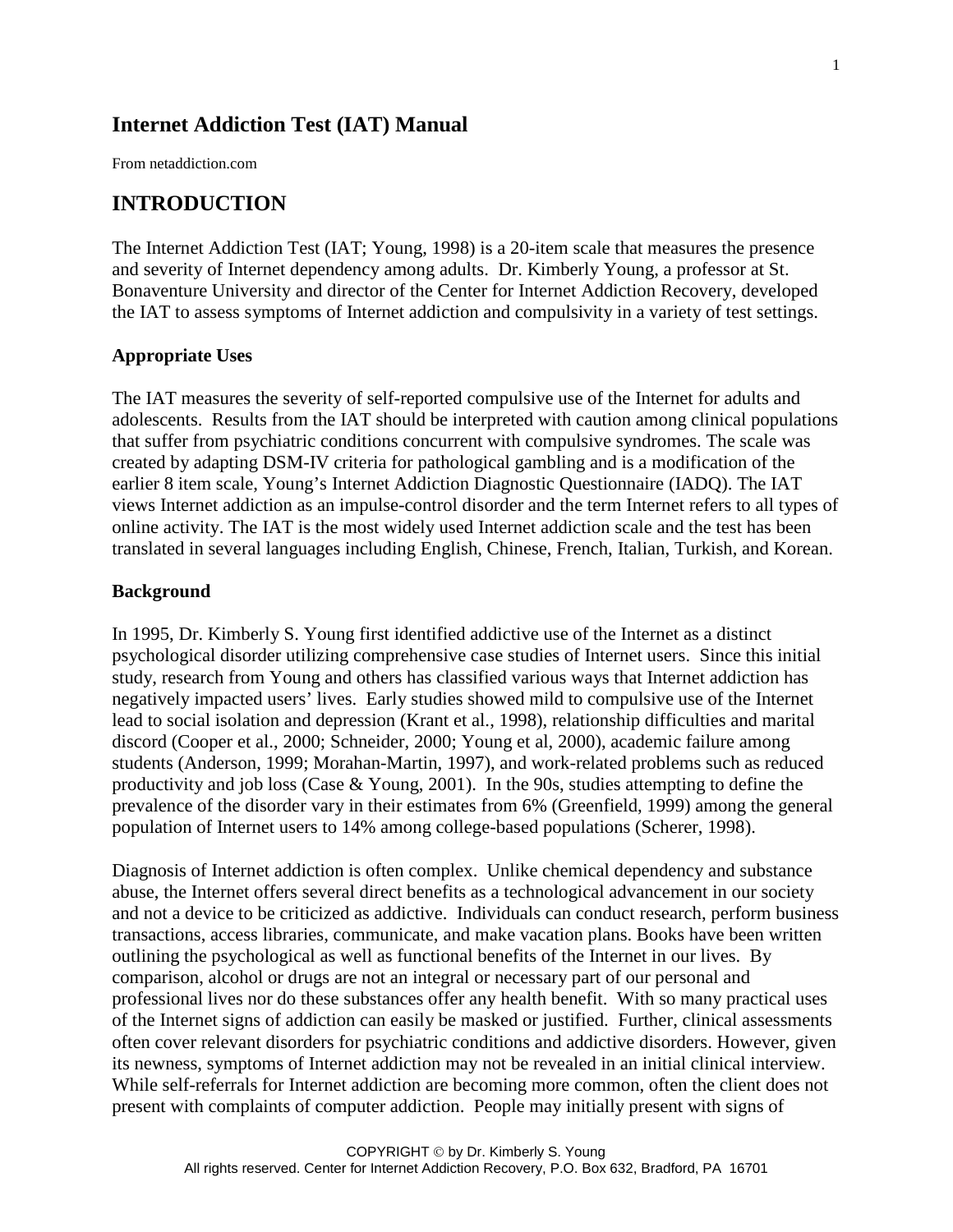depression, bi-polar disorder, anxiety, or obsessive-compulsive tendencies, only for the treating professional to later discover signs of Internet abuse upon further examination. Thus, diagnosing Internet addiction upon clinical interview can be challenging. It is important for treating professionals to routinely screen compulsive use of the Internet as part of the assessment process.

The IAT was constructed to measure symptoms of Internet addiction which are mutually shared with other established compulsions, such as to gambling, food, and sex; and to also evaluate specific symptoms unique to this client population. The IAT provides an assessment tool for clinicians to measure the severity of Internet addiction among their clients. Furthermore, given corporate reliance upon this technology to support multiple business applications, the IAT serves as a useful pre-employment screening device for managers to detect the presence for Internet addiction among job candidates to improve productivity and reduce corporate liability.

Studies have found that the IAT is a reliable measure that covers the key characteristics of problematic Internet use. The test measures the extent of client's involvement with the computer and classifies the addictive behavior in terms of mild, moderate, and severe impairment. The IAT is a worldwide accepted and validated testing instrument and it can be utilized among outpatient and inpatient settings and adapted accordingly to fit the needs of the clinical setting.

### **Development**

The items for the IAT were drawn from earlier research and clinical studies that explored various aspects of online behavior and profiled characteristics that differentiate 'normal' online users from compulsive online users (e.g., Greenfield, 1999; Griffiths, 1996; Morahan-Martin, 1997; Young, 1997a, 1997b, 1998, 1999). Characteristics of compulsive online users include: a preoccupation with the Internet, lying about the behavior, a loss of interest in other interests and/or people only to prefer more time online, using the Internet as a form of escape, an inability to control the behavior, and impairment in functioning. Compulsives also reported frequent time distortion, sleep deprivation, increased social isolation, being secretive about online activities or a sudden demand for privacy when online, and persona development when online. Studies typically evaluated non-essential Internet usage (i.e., non-business or academically related use) over a six-month period, when not better accounted for by a manic episode.

#### **Description and Content of Scale**

The IAT is designed for the experienced Internet user who utilizes this technology on a frequent basis. The 20-item questionnaire measures characteristics and behaviors associated with compulsive use of the Internet that include compulsivity, escapism, and dependency. Questions also assess problems related to addictive use in personal, occupational, and social functioning. Questions are randomized and each statement is weighted along a Likert-scale continuum that ranges from  $0 =$  less extreme behavior to  $5 =$  most extreme behavior for each item.

#### **User Qualifications**

The IAT may be administered and scored by paraprofessionals, but it should be used and interpreted best by professionals with appropriate clinical training and experience according to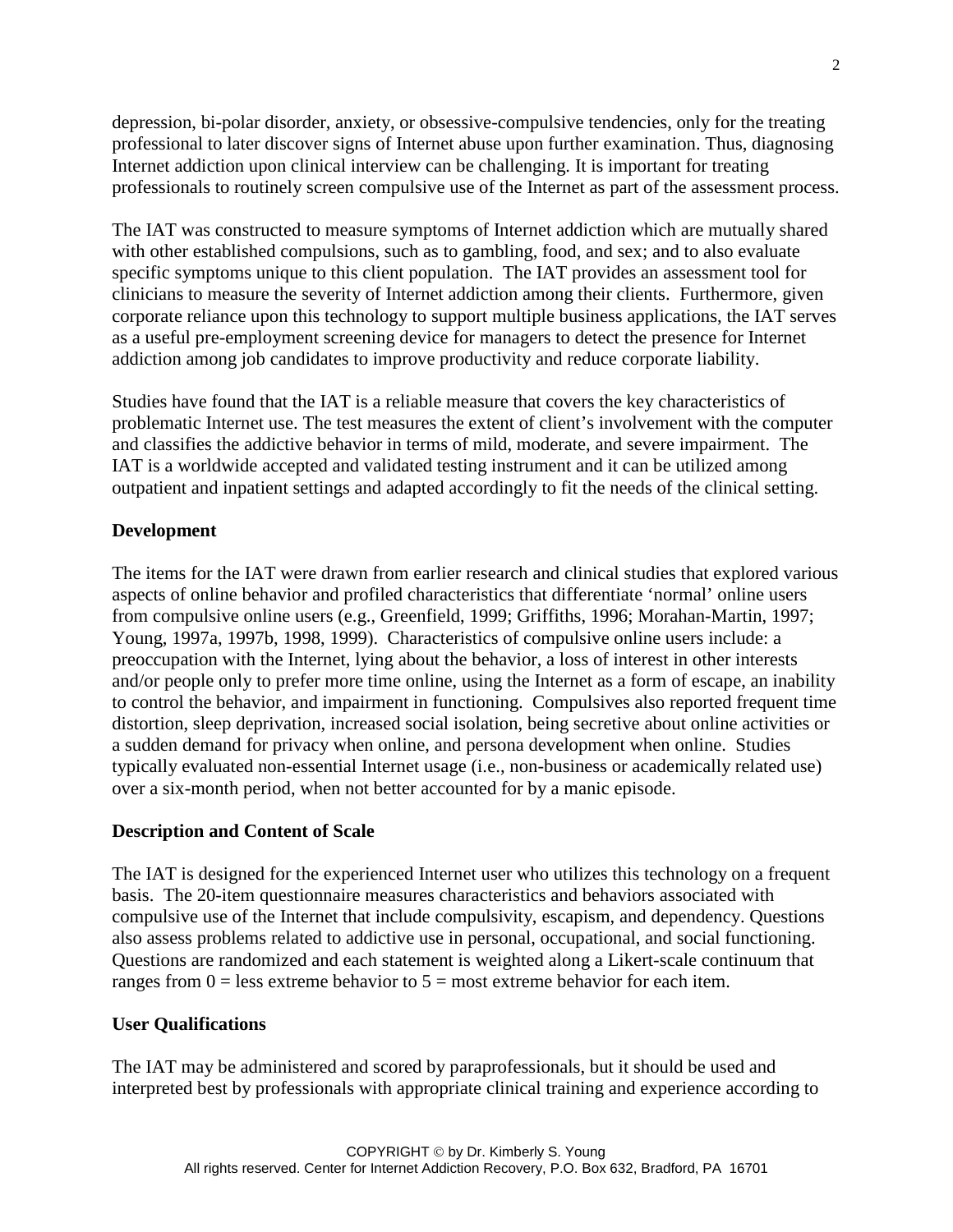the guidelines established by the American Psychological Association's *Standards for Educational and Psychological Tests* (1985). Clients with Internet addiction frequently have comorbid mood disorders, and some clients with mood disorders, in turn, may report suicidal ideation. Therefore, the clinician reviewing the IAT data must be able to respond to a client's addictive disorder as well as the client's depression or suicidal ideation.

# **ADMINSTRATION**

### **Administration**

The IAT presents few difficulties in administration. The testing environment in which the IAT is given must provide the client with sufficient illumination for reading and be quiet enough to afford concentration. Obviously, the test administrator must determine beforehand whether or not a client can comprehend the IAT's item content.

### **Administration Time**

The IAT requires between 5 to 10 minutes to complete when it is self-administered. Oral administration generally takes 10 minutes.

### **Direction for Administration**

**Self-Administration:** In addition to spaces for the person's name, age, gender, the testing date, year's online, and work use, the IAT record form includes the following instructions:

"The questionnaire consists of 20 statements. After reading each statement carefully, based upon the 5-point Likert scale, please select the response 0, 1, 2, 3, 4 or 5 which best describes you. If two choices seem to apply equally well, circle the choice that best represents how you are most of the time during the past month. Be sure to read all the statements carefully before making your choice. The statements refer to offline situations or actions unless otherwise specified."

**Oral Administration:** If the test administrator deems that a respondent needs assistance in completing the IAT, the following instructions should be used:

*"The following questionnaire consists of 20 statements. After listening to the statement carefully, based upon the 5-point Likert scale, please select the response (0, 1, 2, 3, 4 or 5) which best describes you. On the low side, 0 indicates the statement is Not Applicable to your life, 1 indicates that the statement is something that you rarely engage in, 2 indicates that the statement is something that you occasionally engage in, 3 indicates that the statement is something you frequently engage in, 4 indicates that the statement is something you often engage in, and 5 indicates that the statement is something that you always engage in. If two choices seem to apply equally well, circle the choice that best represents how you are most of the time during the past month. Be sure to read all the statements carefully before making your choice. The statements refer to offline situations or actions unless otherwise specified."*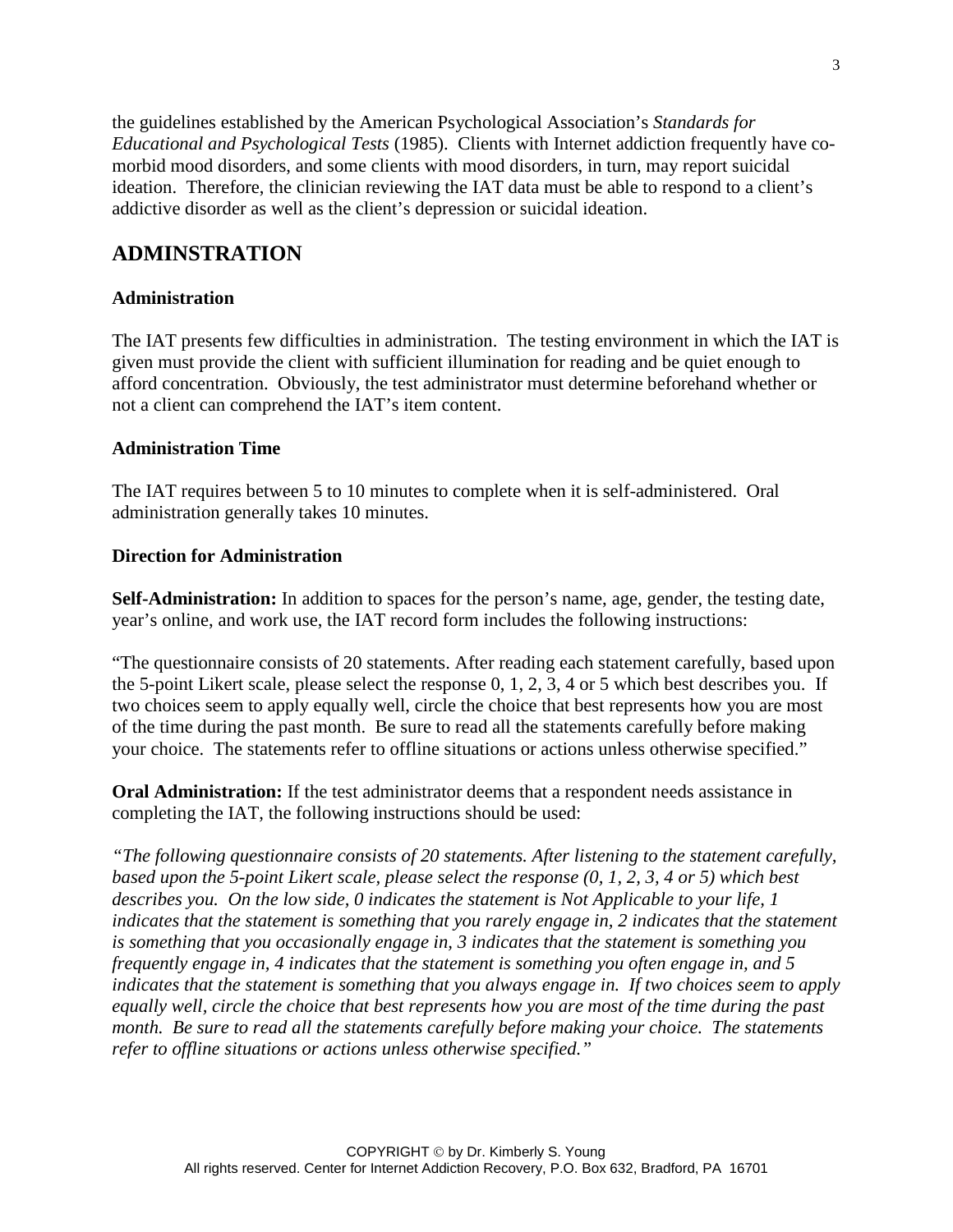After these instructions are given, a copy of the IAT is given to the respondent who is told, "Here is a copy for you so that you can follow along as I read." Sometimes a respondent will take the initiative, read the statements ahead of the test administrator, and describe how much he or she was bothered by each symptom. If necessary, the administrator may tactfully encourage the respondent to reflect sufficiently before making a choice. At the end of testing, a careful inspection of all the ratings will insure that no responses have been omitted. The administrator should ask the respondent to rate any omitted responses. If the client explains that he or she is unsure, the administrator should tell client to make a rating based upon his or her first impression.

**Response Sets:** If an examinee gives the same rating to each set of item statements, then he or she should be told that a person seldom experiences all of the symptoms in exactly the same way and that perhaps he or she might wish to reconsider some of the ratings.

# **SCORING**

# **Guidelines**

The IAT total score is the sum of the ratings given by the examinee for the 20 item responses. Each item is rated on a 5-point scale ranging from 0 to 5. The maximum score is 100 points.

The IAT total score ranges, with the higher the score representing the higher level of severity of Internet compulsivity and addiction. Total scores that range from 0 to 30 points are considered to reflect a normal level of Internet usage; scores of 31 to 49 indicate the presence of a mild level of Internet addiction; 50 to 79 reflect the presence of a moderate level; and scores of 80 to 100 indicate a severe dependence upon the Internet. Research addressing the sensitivity and validity of these score ranges is published in several journals. The IAT is validated in several languages so the examiner should review the correct study based on the language used for administration.

The examiner should evaluate the score ranges for the purposes for which the IAT is being used. If the examiner's purpose is to measure detection of persons with Internet addiction, then the upper level of each range should be lowered to minimize false negatives. This method would be useful in screening for possible cases of Internet addiction. To reduce the number of false positives, the examiner should raise the upper level of each range. This method is used in research for which one wishes to obtain as pure a sample as possible of persons with Internet addiction.

## **Interpretation**

Because a IAT total score yields only an estimate of the overall severity of Internet addiction being described by a person, the examiner must consider other aspects of psychological functioning exhibited by the person, particularly any co-morbid symptoms of chronic impulsively, clinical depression, or relational difficulties that may elevate scores. A review of the more recent validation studies will help in looking at closer analyses of the test. The examiner should also inspect the IAT score for a pattern of symptom complaints as follows:

Salience – questions 10, 12, 13, 15, and 19.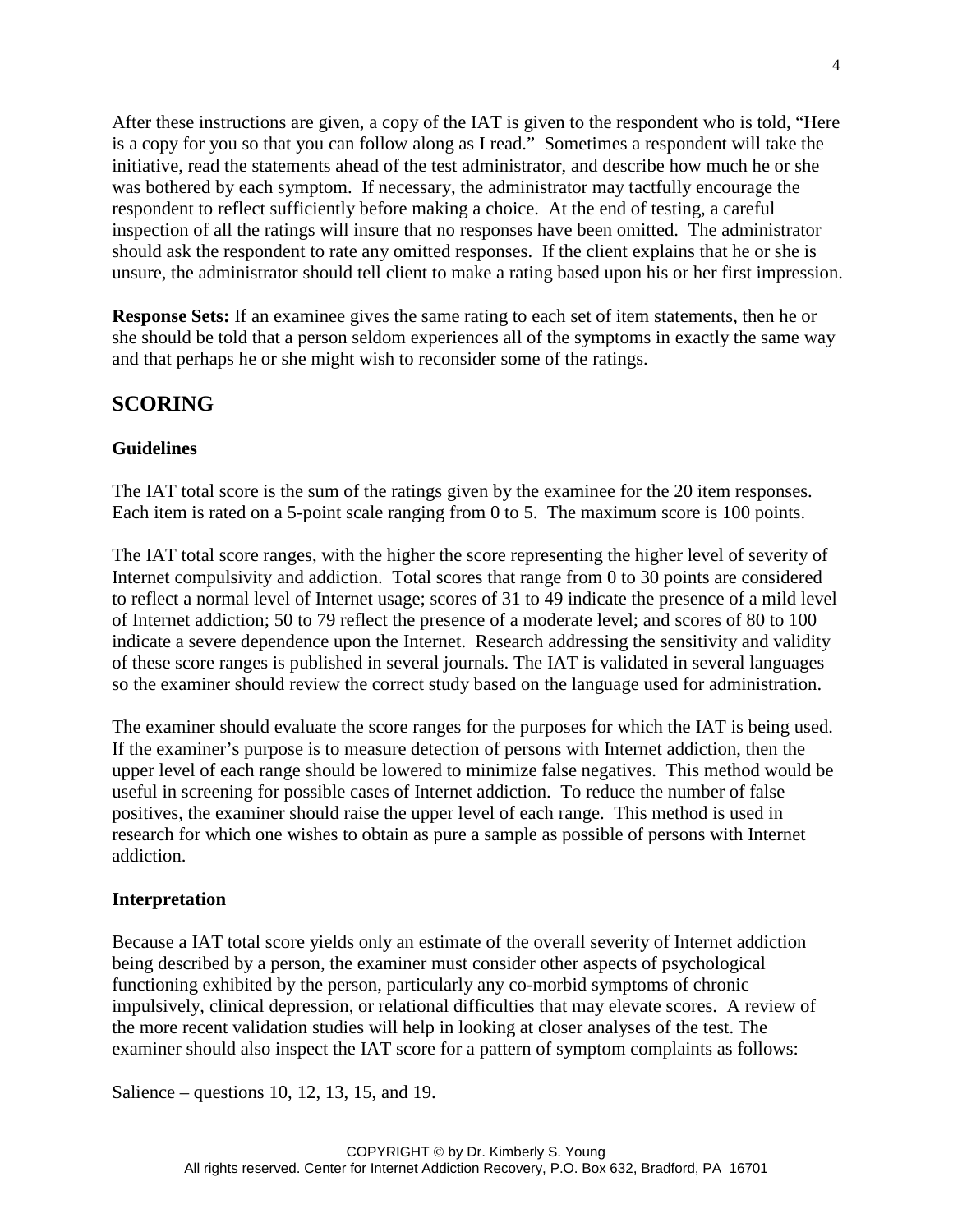High ratings for Salience-related exam items indicate that the respondent most likely feels preoccupied with the Internet, hides the behavior from others, and may display a loss of interest in other activities and/or relationships only to prefer more solitary time online. High ratings also suggest that the respondent uses the Internet as a form of mental escape from distributing thoughts and may feel that life without the Internet would be boring, empty, or joyless.

#### Excessive Use – questions 1, 2, 14, 18, and 20

High ratings for Excessive Use-related items indicate that the respondent engages in excessive online behavior and compulsive usage, and is intermittently unable to control time online that he or she hides from others. High ratings also suggest that the respondent is most likely to become depressed, panicked, or angry if forced to go without the Internet for an extended length of time.

#### Neglect Work – questions 6, 8, and 9

High ratings for Neglect Work-related exam items indicate the respondent may view the Internet as a necessary appliance akin to the television, microwave, or telephone. Job or school performance and productivity are most likely compromised due to the amount of time spent online and the respondent may become defensive or secretive about the time spent online.

#### Anticipation – questions 7, 11

High ratings for Anticipation-related items indicate that the respondent most likely thinks about being online when not at the computer and feels compelled to use the Internet when offline.

#### Lack of Control – questions 5, 16, and 17

High ratings for Lack of Control-related items indicate that the respondent has trouble managing his or her online time, frequently stays online longer than intended, and others may complain about the amount of time he or she spends online.

#### Neglect Social Life – questions 3 and 4.

High ratings for Neglect of Social Life-items indicate the respondent most likely utilizes online relationships to cope with situational problems and/or to reduce mental tension and stress. High ratings also suggest that the respondent frequently forms new relationships with fellow online users and uses the Internet to establish social connections that may be missing in his or her life.

Upon further interview, the examiner should inspect how the response set compares with the types of online applications utilized by the respondent to assist in identification of problematic Internet use patterns. For instance, if a respondent compulsively uses chat rooms than his or her total score may be high among those categories related to online relationships, such as Neglect of Social Life. If a respondent compulsively uses role-playing games than his or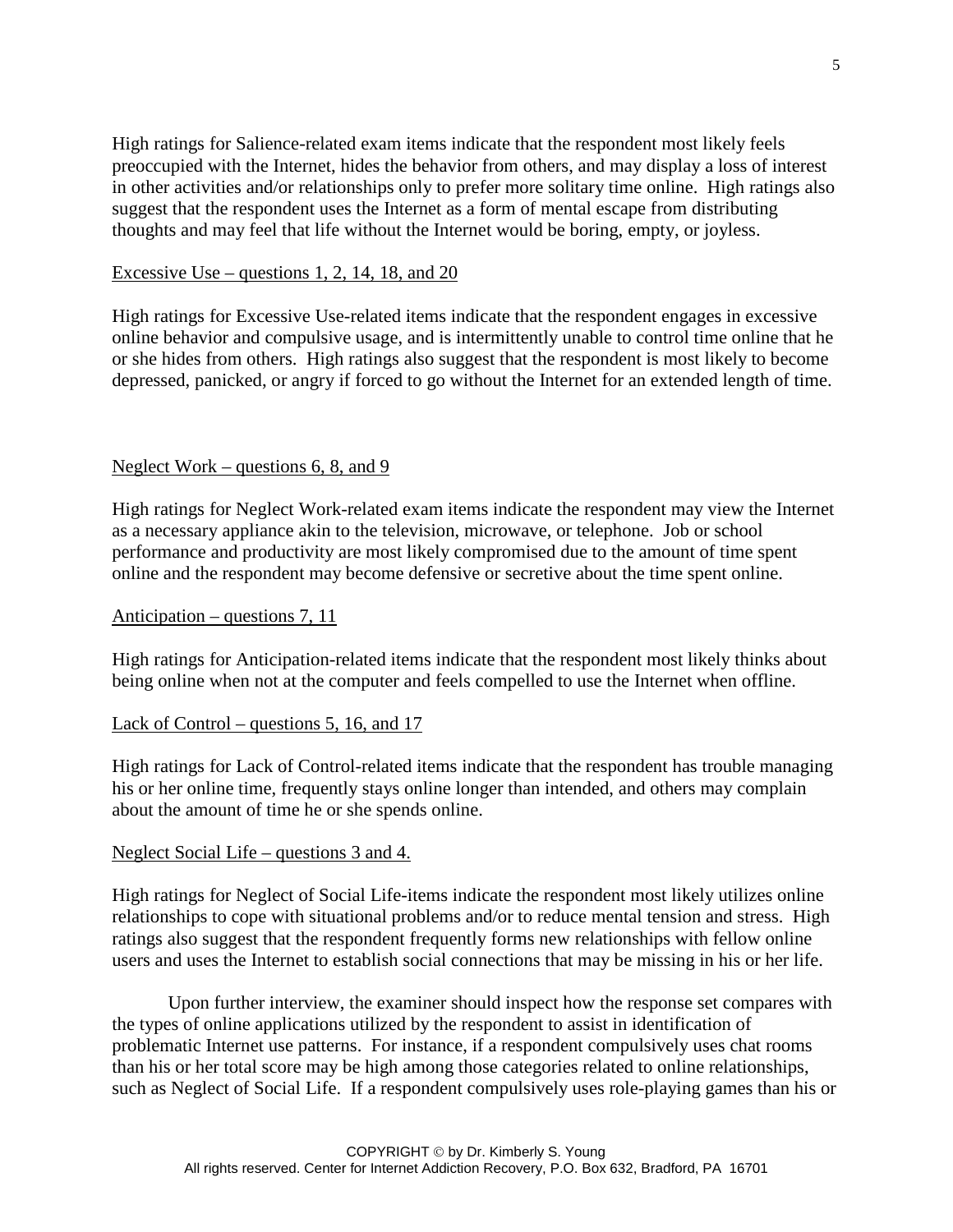her total score may be high among those categories related to Salience. To assist in the assessment, an Internet Application Checklist is provided in Appendix 2 that that requires the respondent to rank order the online applications he or she most utilized within the past month.

# **REFERENCES**

### **Early Studies**

- American Psychiatric Association (1985). *Standards for educational and psychological testing.* Washington, DC: Author.
- Anderson, K. (1998). Internet Use among college students: An exploratory study. Paper presented at the annual meeting of the Eastern Psychological Association. April 12, 1998. Boston, MA.
- Beck A.T., Ward, C.M., Mendeleson, M., Mock, J.F., & Erbaugh, J.K. (1961). An inventory for measuring depression. *Archives of General Psychiatry, 4,* 5~-571.
- Case, C & Young, K.S. (2001). *Internet Risk Management: Building a Framework for Research.* American Society of Business and Behavioral Sciences. Las Vegas. February 21, 2000
- Cooper, A., Delmonico, D., & Burg, R. (2000). Cybersex users, abusers, and compulsives: New findings and implications. *Sexual Addiction & Compulsivity*, vol. 7, 5-29.
- Greenfield, D. (1999). *Internet Addiction: Disinhibition, accelerated intimacy and other theoretical considerations.* Paper presented at the 107th annual meeting of the American Psychological Association, August 22, 1999. Boston, MA.
- Griffiths, M. (1996). Technological addictions. *Clinical Psychology Forum*. 76, 14-19.
- Krant, R., Patterson, M., Lundmark, V., Kiesler, S. , Mukopadhyay, T., & Scherlis, W. (1998) Internet Paradox: A social technology that reduces social involvement and psychological well-being? *American Psychologist*, *53*, 1017-1031.
- Morahan-Martin, J. (1997). *Incidence and correlates of pathological Internet use.* Paper presented at the 105th annual meeting of the American Psychological Association, August 18, 1997. Chicago, IL.
- Scherer, K. (1997). College life online: Healthy and unhealthy Internet use. *Journal of College Development*, 38, 655-665.
- Schneider, J. P. (2000). Effects of Cybersexual Addiction on the Family: Results of a Survey. *Sexual Addiction and Compulsivity*, vol. 7, 31-58.
- Young, K. S. (1996). *Internet addiction: The emergence of a new clinical disorder.* Paper presented at the 104th annual meeting of the American Psychological Association, August 18, 1996. Toronto, Canada.
- Young, K. S. (1997a). *What makes on-line usage stimulating? Potential explanations for pathological Internet use.* Paper presented at the 105th annual meeting of the American Psychological Association, August 15, 1997. Chicago, IL.
- Young, K. S. (1997b). The relationship between depression and Internet addiction. *Cyberpsychology and Behavior*, 1(1), 24-28.
- Young, K. S. (1998) Internet addiction: The emergence of a new clinical disorder*. CyberPsychology and Behavior*, 1(3), 237-244.
- Young, K. S. (1999) The Evaluation and treatment of Internet addiction. In L. VandeCreek & T. Jackson (Eds.). *Innovations in Clinical Practice: A Source Book* 17, 19-31. Sarasota, FL: Professional Resource Press.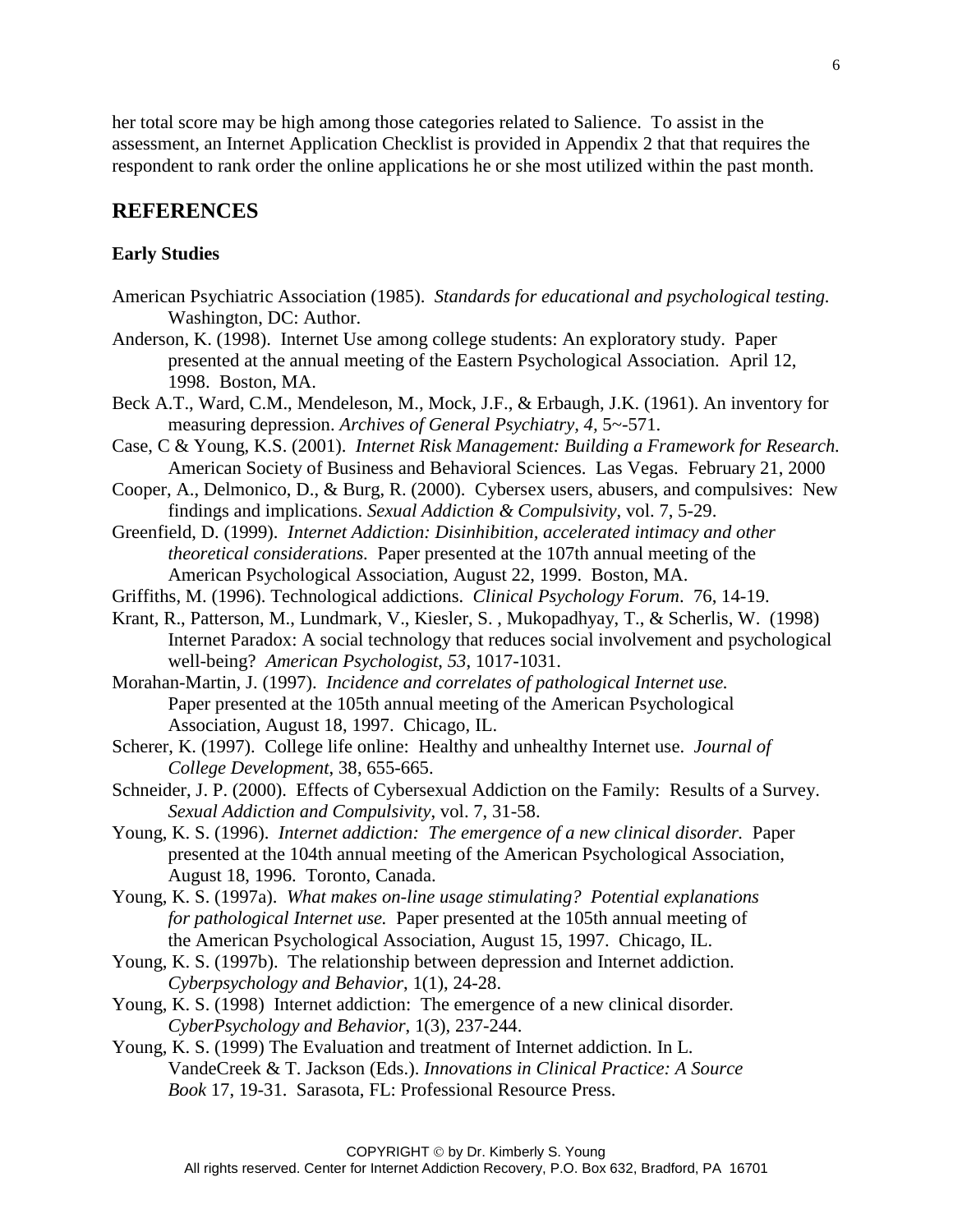Young, K, Cooper, A., Griffin-Shelley, E., Buchanan, J, & O'Mara, J. (2000) Cybersex and Infidelity Online: Implications for evaluation and treatment. *Sexual Addiction and Compulsivity*. 7(1), 59-74.

### **A Sample of Validation Studies and Uses of IAT**

- Barke, A., Nyenhuis, N., & Kröner-Herwig, B. (2012). The German version of the internet addiction test: a validation study. *Cyberpsychology, Behavior, and Social Networking*, 15(10), 534-542.
- Canan, F., Ataoglu, A., Nichols, L. A., Yildirim, T., & Ozturk, O. (2010). Evaluation of psychometric properties of the internet addiction scale in a sample of Turkish high school students. *Cyberpsychology, Behavior, and Social Networking*, 13(3), 317-320.
- Cao, F., & Su, L. (2007). Internet addiction among Chinese adolescents: prevalence and psychological features. *Child: care, health and development,* 33(3), 275-281.
- Chang, M. K., & Law, S. P. M. (2008). Factor structure for Young's Internet Addiction Test: A confirmatory study. *Computers in Human Behavior*, 24(6), 2597-2619.
- Ferraro, G., Caci, B., D'amico, A., & Blasi, M. D. (2006). Internet addiction disorder: an Italian study. *CyberPsychology & Behavior*, 10(2), 170-175.
- Frangos, C. C., Frangos, C. C., & Sotiropoulos, I. (2012). A meta-analysis of the reliability of Young's Internet addiction test. In *World Congress on Engineering* (Vol. 1, pp. 368-371).
- Ghassemzadeh, L., Shahraray, M., & Moradi, A. (2008). Prevalence of Internet addiction and comparison of Internet addicts and non-addicts in Iranian high schools. *CyberPsychology & Behavior*, 11(6), 731-733.
- Guan, N. C., Isa, S. M., Hashim, A. H., Pillai, S. K., & Singh, M. K. H. (2015). Validity of the Malay Version of the Internet Addiction Test A Study on a Group of Medical Students in Malaysia. *Asia-Pacific Journal of Public Health*, 27(2), NP2210-NP2219.
- Hawi, N. S. (2013). Arabic validation of the Internet addiction test. *Cyberpsychology, Behavior, and Social Networking*, 16(3), 200-204.
- Jelenchick, L. A., Becker, T., & Moreno, M. A. (2012). Assessing the psychometric properties of the Internet Addiction Test (IAT) in US college students. *Psychiatry Research*, 196(2), 296-301.
- Khazaal, Y., Billieux, J., Thorens, G., Khan, R., Louati, Y., Scarlatti, E & Zullino, D. (2008). French validation of the internet addiction test. CyberPsychology & Behavior, 11(6), 703-706.
- Lai, C. M., Mak, K. K., Watanabe, H., Ang, R. P., Pang, J. S., & Ho, R. C. (2013). Psychometric properties of the internet addiction test in Chinese adolescents. Journal of pediatric psychology, jst022.
- Lam, L. T., Peng, Z. W., Mai, J. C., & Jing, J. (2009). Factors associated with Internet addiction among adolescents. *CyberPsychology & Behavior*, 12(5), 551-555.
- Ngai, S. S. Y. (2007). Exploring the validity of the Internet Addiction Test for students in grades 5–9 in Hong Kong. *International Journal of Adolescence and Youth*, 13(3), 221-237.
- Panayides, P., & Walker, M. J. (2012). Evaluation of the psychometric properties of the Internet Addiction Test (IAT) in a sample of Cypriot high school students: the Rasch Measurement Perspective. *European Journal of Psychiatry*, 8(3), 327-351.
- Pawlikowski, M., Altstötter-Gleich, C., & Brand, M. (2013). Validation and psychometric properties of a short version of Young's Internet Addiction Test. *Computers in Human Behavior*, 29(3), 1212-1223.
- Tsai, C. C., & Lin*, S. S. (2003). Internet addiction of adolescents in Taiwan: An interview study.*

7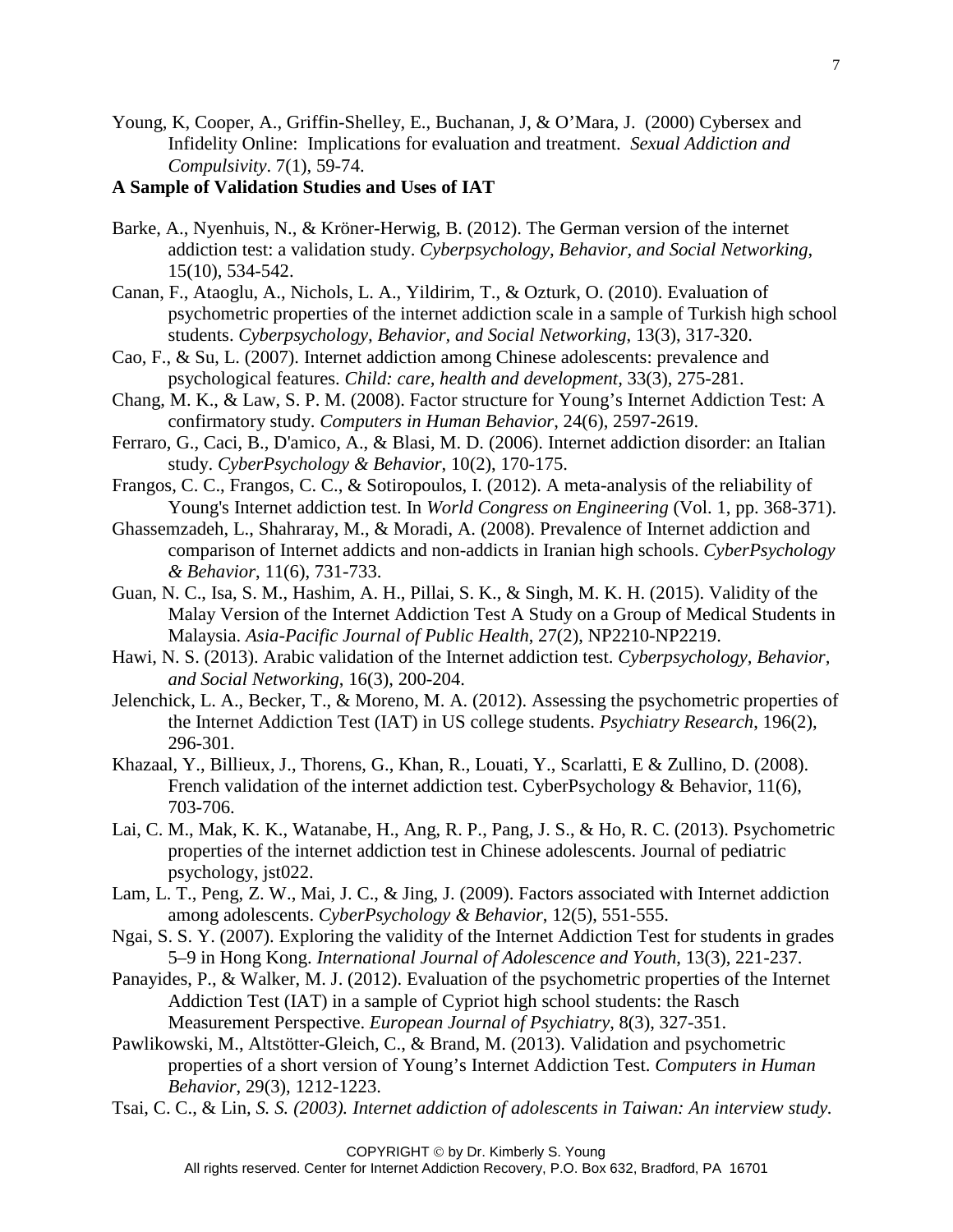*CyberPsychology & Behavior*, 6(6), 649-652.

Widyanto, L., & McMurran, M. (2004). The psychometric properties of the internet addiction test. *CyberPsychology & Behavior*, 7(4), 443-450.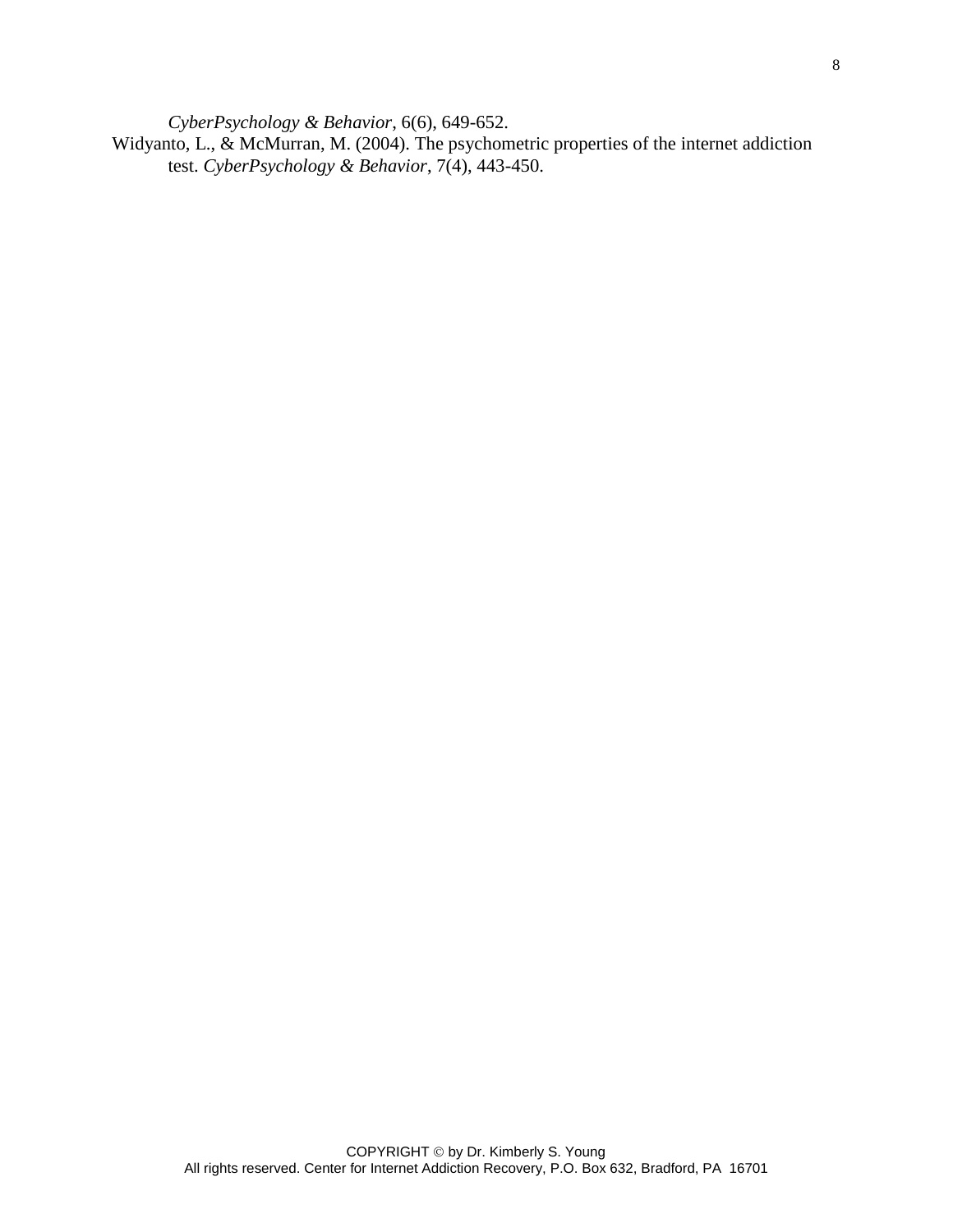#### **Appendix 1:**

#### **INTERNET ADDICTION TEST**

Name

Male \_\_\_\_\_\_\_\_ Female \_\_\_\_\_\_\_\_ Age \_\_\_\_\_\_\_ Years Online \_\_\_\_\_\_\_ Do you use the Internet for work? \_\_\_\_\_\_Yes \_\_\_\_\_\_ No

This questionnaire consists of 20 statements. After reading each statement carefully, based upon the 5-point Likert scale, please select the response  $(0, 1, 2, 3, 4 \text{ or } 5)$  which best describes you. If two choices seem to apply equally well, circle the choice that best represents how you are most of the time during the past month. Be sure to read all the statements carefully before making your choice. The statements refer to offline situations or actions unless otherwise specified.

- **0 =** Not Applicable
- **1 =** Rarely
- **2 =** Occasionally
- **3 =** Frequently
- **4 =** Often
- $5 =$  Always
- 1. \_\_\_How often do you find that you stay online longer than you intended?
- 2. How often do you neglect household chores to spend more time online?
- 3. \_\_\_How often do you prefer the excitement of the Internet to intimacy with your partner?
- 4. How often do you form new relationships with fellow online users?
- 5. How often do others in your life complain to you about the amount of time you spend online?
- 6. \_\_\_How often do your grades or school work suffer because of the amount of time you spend online?
- 7. \_\_\_How often do you check your email before something else that you need to do?
- 8. How often does your job performance or productivity suffer because of the Internet?
- 9. \_\_\_How often do you become defensive or secretive when anyone asks you what you do online?
- 10. \_\_\_How often do you block out disturbing thoughts about your life with soothing thoughts of the Internet?
- 11. How often do you find yourself anticipating when you will go online again?
- 12. How often do you fear that life without the Internet would be boring, empty, and joyless?
- 13. \_\_How often do you snap, yell, or act annoyed if someone bothers you while you are online?
- 14. \_\_How often do you lose sleep due to being online?
- 15. How often do you feel preoccupied with the Internet when off-line, or fantasize about being online?
- 16. How often do you find yourself saying "just a few more minutes" when online?
- 17. \_\_How often do you try to cut down the amount of time you spend online and fail?
- 18. How often do you try to hide how long you've been online?
- 19. \_\_\_How often do you choose to spend more time online over going out with others?
- 20. How often do you feel depressed, moody, or nervous when you are off-line, which goes away once you are back online?